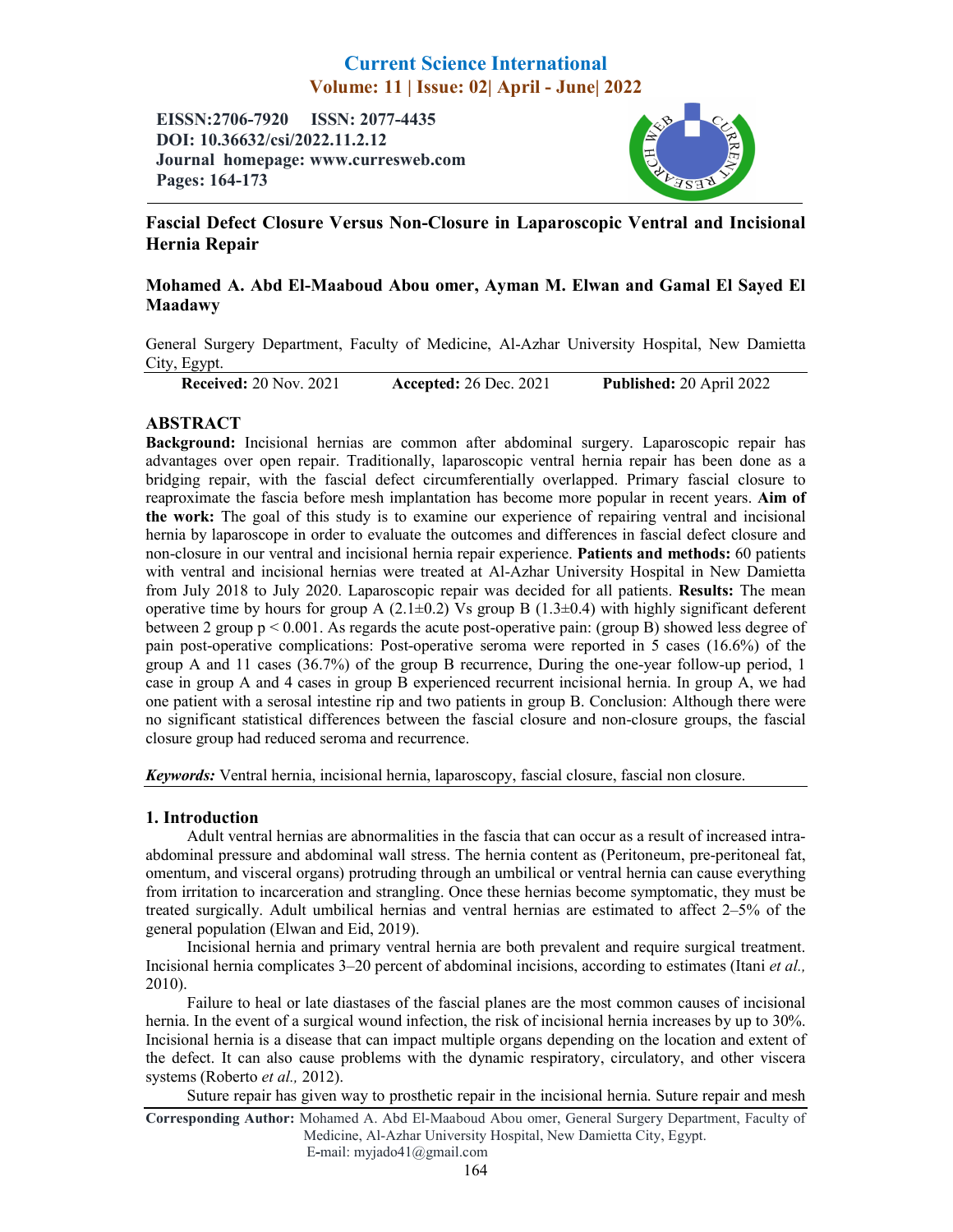repair for incisional hernia repair have been reported to have recurrence rates of 46–63% and 23– 32%, respectively (Burger *et al.,* 2004) .

Laparoscopic ventral hernia repair has grown in popularity not only in the United States, but around the world, since its first introduction by LeBlanc in 1993 (LeBlanc and Booth, 1993).

Following abdominal surgery, incisional hernias are prevalent. Laparoscopic surgery has a number of advantages over open surgery, including a lower risk of infection, a shorter stay in the hospital, and less pain (Fink *et al.,* 2014). The approach of putting an intraperitoneal mesh, effectively bridging the hernia defect following reduction of the hernia contents but leaving the hernia sac in place, is used in the majority of laparoscopic incisional and ventral hernia repairs (Zhang *et al.,* 2014).

However, an unattractive swelling at the hernia site is prevalent. In the literature, bulging, pseudo-recurrence, and mesh eventration have all been used to describe swelling at the site of laparoscopic repair due to the sac remnant (Tse *et al.,* 2010).

These outcomes differ from genuine recurrence, which is defined as a disruption of the anterior abdominal wall fascia continuity at the hernia site on cross-sectional imaging such as CT. Despite several attempts to clarify this distinction, it makes little difference to a patient who is left with symptomatic swelling at the hernia site after laparoscopic incisional and ventral hernia repairs, especially if they require additional surgery (Tse *et al.,* 2010).

Closure of the fascial defect procedures attempt to restore the abdominal wall's integrity and thus function. Because the abdominal wall muscle layer is intact and the rectus muscles are restored to their midline position, the basic idea is that by sealing the surgical dead space, seroma production will be reduced, cosmoses will improve, and recurrence will be reduced (Chelala *et al.,* 2016).

### 2. Patients and methods

#### 2.1. Patient

- From July 2018 to July 2020, this research was carried out in the new Damietta university hospital.
- In this trial, sixty patients were randomly assigned to one of two groups: A or B.
- Group A (30 patients) had their ventral and incisional hernias repaired laparoscopically with fascial defect closure.
- Group B (30 patients) had their ventral and incisional hernias repaired laparoscopically without the fascial defect being closed.

#### 2.2. Inclusion criteria

- The participants ranged in age from 20 to 60 years old.
- At least 6 months post last abdominal operation.
- Healthy patients without contraindication of general anesthesia.

#### 2.3. Exclusion criteria

- Children.
- Patients with strangulated hernia.
- Patients cannot tolerate general anesthesia.
- Presence of ascites.
- Patients with densely scarred abdomen.
- Extremely large hernia.
- Patients with uncorrectable predisposing factors.

The study was carried out in accordance with the Ethical Committee's guidelines, and all patients gave their informed written consent prior to surgery. The dangers of converting to open repair were explicitly stated.

All patient will be submitted to:

- Full history taking.
- Full clinical examination.
- Laboratory investigation: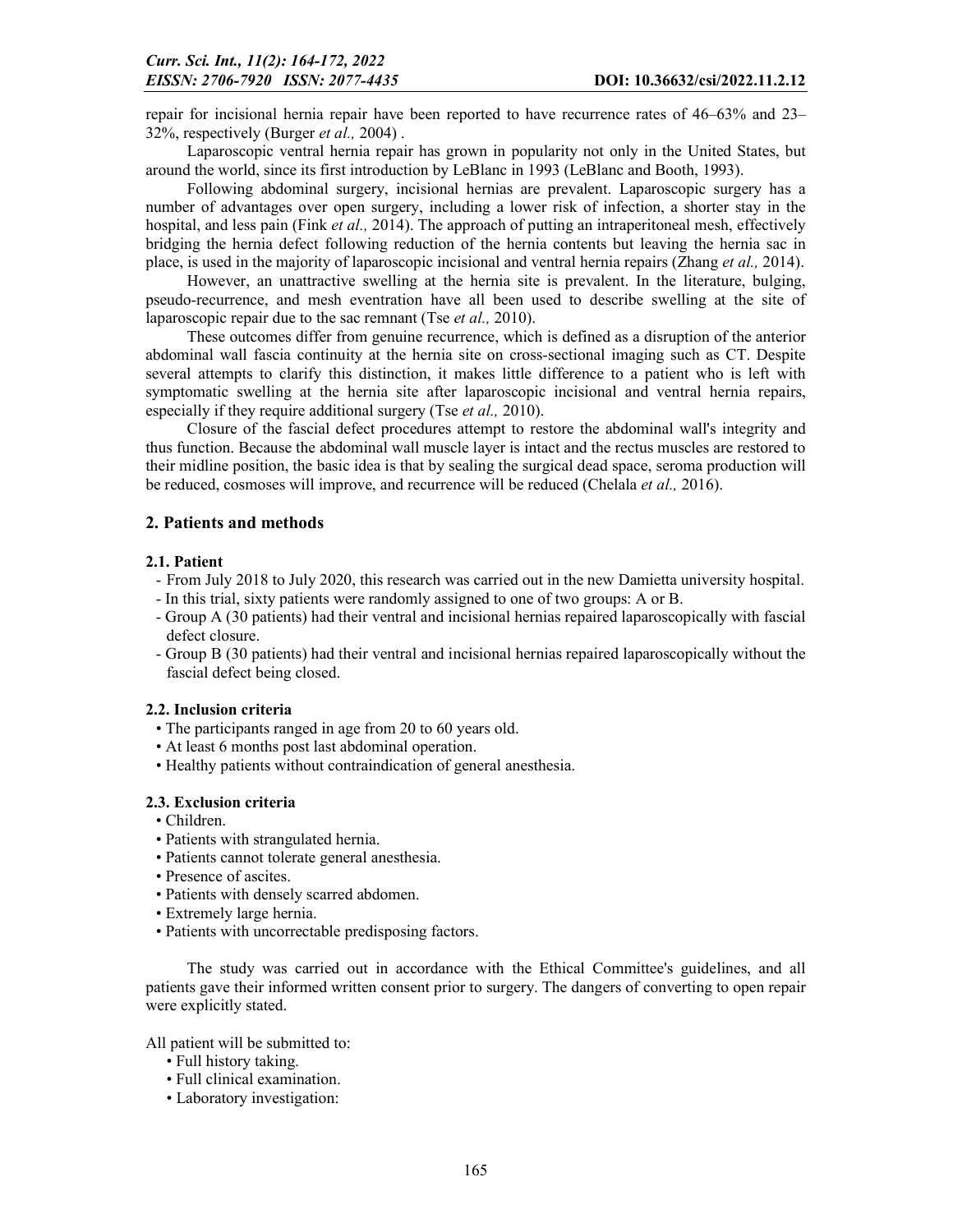- CBC
- SGOT,SGPT
- S. bilirubin
- PT, INR
- S. creatinine
- fasting , pp blood glucose level
- ECG, Echocardiography if needed.
- Abdomino-pelvic U.S.
- Chest plain x ray.
- Cardiological consultation.
- Chest consultation.
- Uorological consultation.

## 2.4. Operative details

After full assessment of patients and exclusion of patients according to exclusion criteria, all patients were subjected to:

 Induction of anaesthesia with a prophylactic dosage of third-generation cephalosporin.

- Urinary catheterization to empty the urinary bladder.
- Nasogastric intubation.

 In a supine posture, the patient is tilted right or left, and Trendelnberg or antitrendelnberg positions are used, depending on the necessity.

- Creation of pneurnoperitoneurn with:
- Open technique (Hasson).
- Using the visual port away from the lesion.

 A 30 degree telescope was placed distant from the defect's margin. Two more 5 mm ports were installed. During the operation, more extra ports might be placed if needed.

 Adhesiolysis was carried out quickly using a vessel sealing device. To establish the right size of a prosthetic mesh, the hernia defect was measured with a ruler or tape. Appropriately sized composite mesh was created to overlap the hernia's edges by at least 5 cm. At the corners of each side of the mesh, four size 0 absorbable sutures were put (Figure 1).



Fig. 1: Adhesolysis using vessel sealing device.

- The contents of the hernia sac were reduced, but the hernia sac was not eliminated.
- The flaw was discovered, and additional flaws were meticulously searched for.

 The defect size was measured by using appropriate tape from inside and multiple needles from outside after decreasing the intra-abdominal pressure (Figure 2).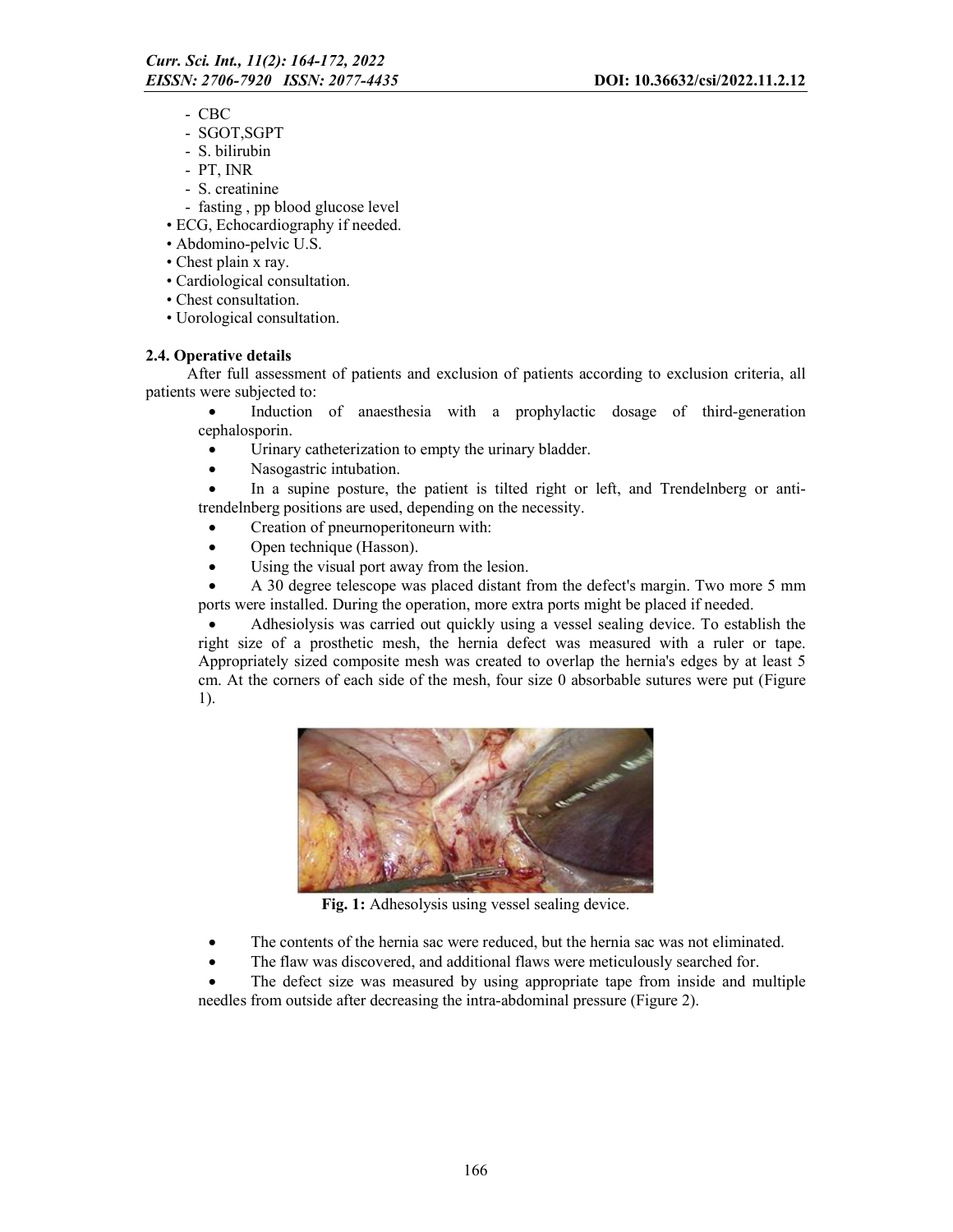

Fig. 2: Multiple needles are used to measure the defect from the outside.



• Interrupted transfascial non-absorbable sutures were used to seal the defect in group A.

Fig. 3: Transfascial closing of the defect.

 A composite mesh of appropriate size was rolled and introduced through the visual port to overlap 5cm around the defect (Figure 4).

- The pressure was reduced during mesh fixation.
- Transfascial, intracorporal sutures, and tacks were used to secure the mesh (Figure 5):
- Transfascial sutures along the mesh's edge, utilizing 4 to 6 transfascial sutures.

 A second inner layer of staples was inserted around the flaw and 5 mm absorbable tacks were placed all around the mesh at 1 cm intervals along the peripheral border (double crown method).

Intracorporeal stitches can be added for reinforcement.



Fig. 4: Rolling the mesh with fixation sutures attached.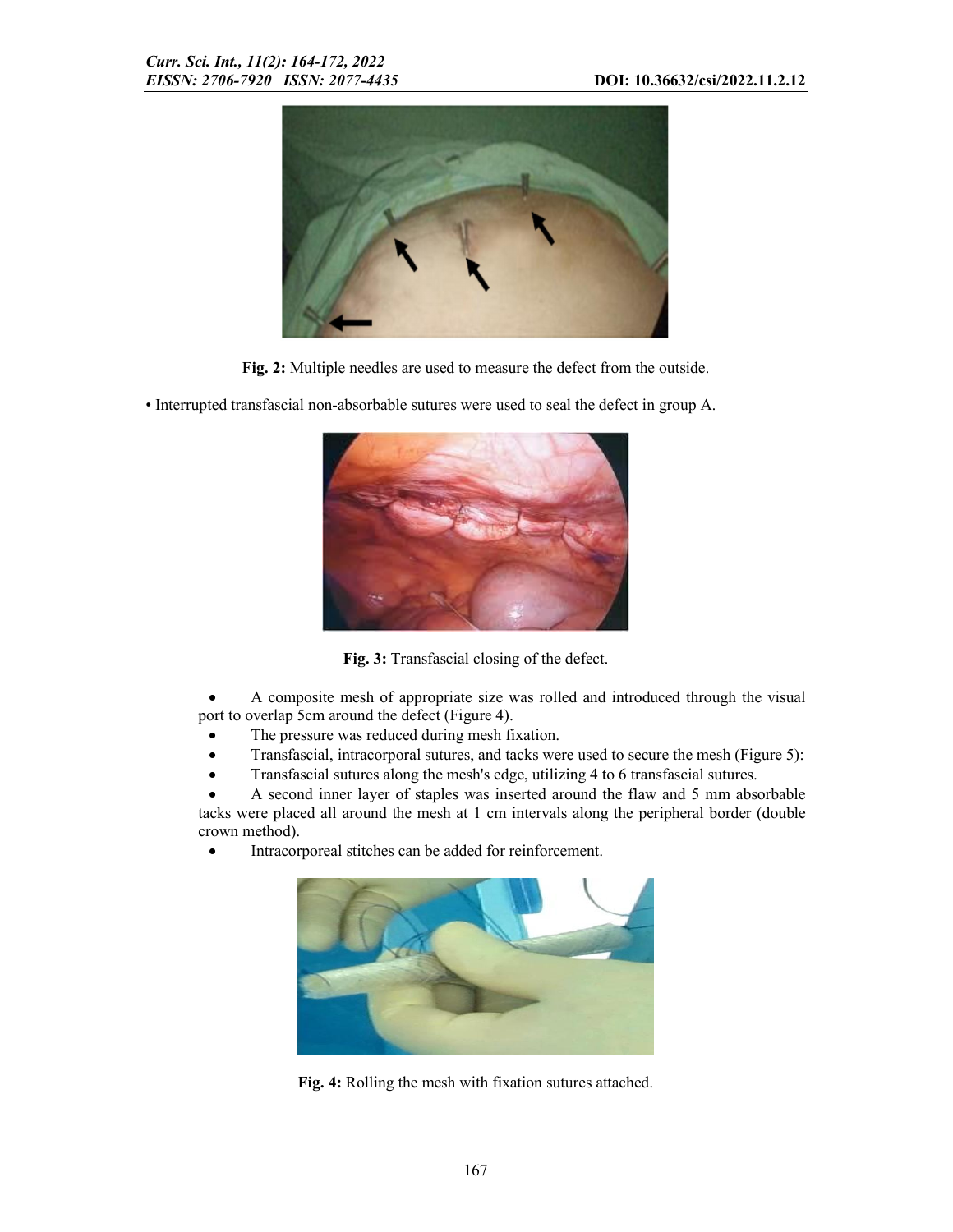

Fig. 5: Mesh fixed with sutures and tacks.

At the end of procedure intraperitoneal drain inserted and pneumoperitonium was decompressed and port sites were closed (Figure 6).



Fig. 6: Post-operative abdominal appearance with demonstration of port sites and previous scar.

The hernia was covered with a ball of gauze and a pressure dressing was applied. At the conclusion of the procedure, Foley's catheter and Nasogastric tube were withdrawn.

## 2.5. Postoperative care for both groups.

- Semi setting position for all patients.
- For postoperative pain relief analgesia can be used, NRS (numeric rating scale) where means no pain and 10 means maximum imaginable pain (Breivik *et al.,* 2008).
- Early mobilization of patients after recovery from the general anesthesia.
- Oral fluid and diet were usually started with audible intestinal sounds.
- ICU was available if respiratory impairment occurred.
- Complications during the postoperative period were looked for:
- Ileus which was detected by clinical examination based on food intolerance after start of oral feeding, electrolyte disturbance, abdominal plain X-ray.
- A hematoma was defined as a buildup of blood in the operating field, requiring surgical intervention (puncture or drainage), in case of failure of conservative treatment.
- The term "seroma" refers to a collection of fluid in the surgical field.
- A cyst may arise because the hernia sac was not removed during laparoscopic surgery. Within a few months, nearly all cysts dissolve.
- Recurrence was diagnosed by clinical and radiological examinations.
- Other injuries: bowel and vascular injuries.
- For three months, the patients were told not to carry heavy things or engage in rigorous activities.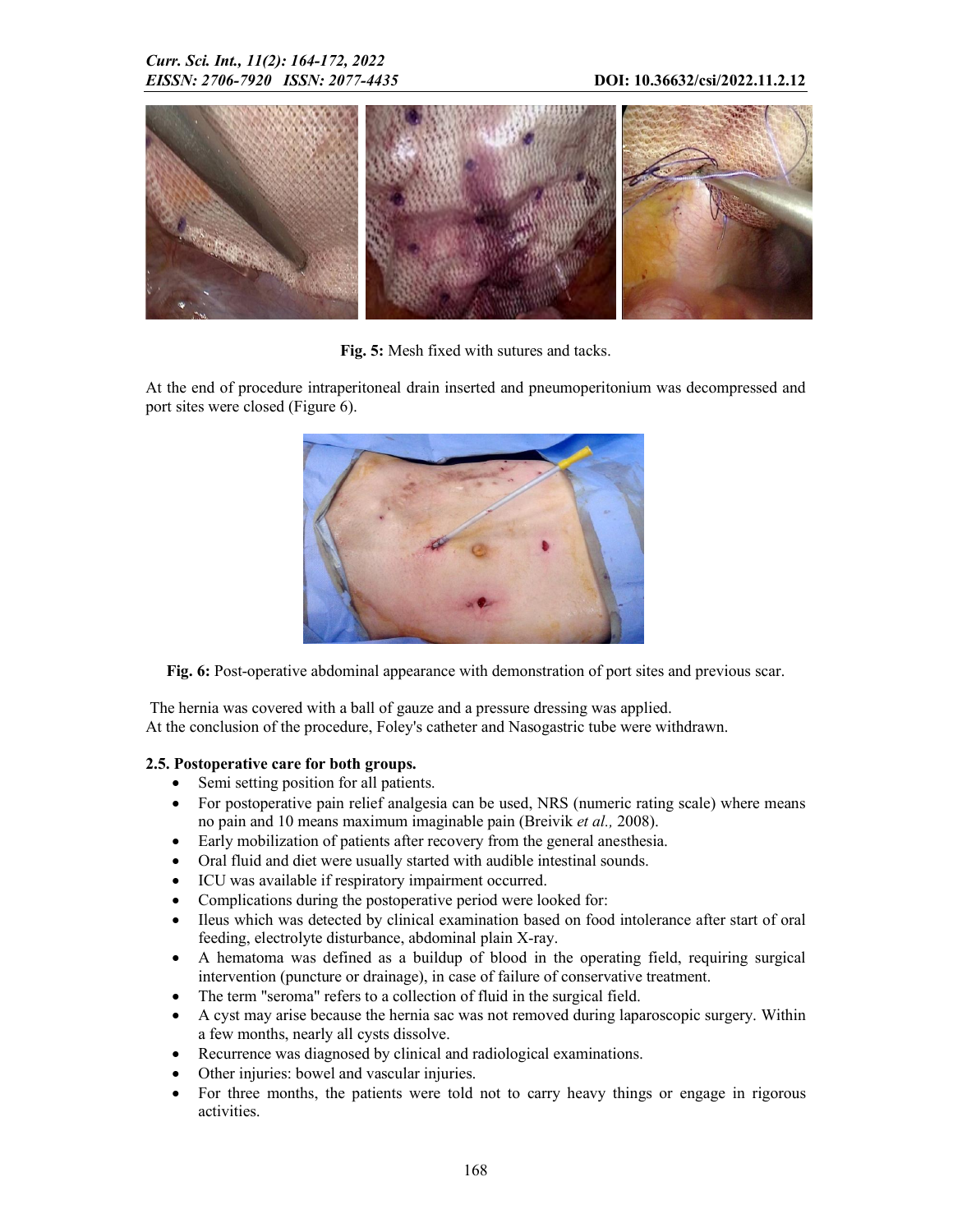Patients were scheduled for follow-up at one week, one month, three months, six months, and one year after discharge from the hospital.

#### 2.7. Data analysis

The statistical analysis of the patient's data was done using SPSS Software (version 20). Descriptive data were expressed as means with standard deviation or medians with ranges, depending on the data distribution. Frequency distributions were used to describe categorical variables. Independent sample t-test was used to detect differences in the means by continuous variables and Chi-square test was used in cases with low expected frequencies.

P value <0.05 are considered significant.

#### 3. Results

Fulfilling our inclusion and exclusion criteria, 60 patients underwent laparoscopic ventral hernioplasty at the Al Azhar university hospital: group (A): had 30 patients with a laparoscopic fascial defect closure while group (B) had 30 patients without a defect closure.

The age range in group (A) was 23-46 years with a mean S.D. of 33.607.679 years, while the age range in group (B) was 21-46 years with a mean S.D. of 35.607.908 years. Where P=0.488, there were no statistically significant differences between groups (Table 1).

Table 1: Comparison between two groups as regard to patient's age (years).

| Age            | -<br>Group (A) $(n=30)$ | Group (B) $(n=30)$ | P Value |
|----------------|-------------------------|--------------------|---------|
| Min.-Max.      | 23-46                   | 21-46              |         |
| Mean $\pm$ S.D | $33.60 \pm 7.679$       | $35.60 \pm 7.908$  | 0.488   |

Gender in the group (A) shows that  $14 (46.7%)$  were male and  $16 (53.3%)$  In group (B),  $12 (40$ percent) were male and 18 (60 percent) were female, whereas in group (A), 12 (40 percent) were male and 18 (60 percent) were female. When  $P=1.000$ , there were no statistically significant differences between groups (Table 2).

| Gender       |     | Group (A) $(n=30)$ |     | Group (B) $(n=30)$ |         |
|--------------|-----|--------------------|-----|--------------------|---------|
|              | No. | $\frac{0}{0}$      | No. | $\frac{0}{0}$      | P Value |
| Male         | 14  | 46.7               |     | 40                 |         |
| Female       | 16  | 53.3               | 18  | 60                 | 1.000   |
| <b>Total</b> | 30  | 100                | 30  | 100                |         |

Table 2: Comparison between two groups as regard to patient's gender.

Hernia characteristics in the group (A) shows that 18 (60.0%) had incisional hernia, 12 (40%) had primary ventral hernia while in the group (B) 14 (46.7%) had Incisional hernia, A total of 16 people  $(53.3\%)$  had a primary ventral hernia. Where P=0.199, there were no statistically significant differences between groups (Table 3).

|  |  | Table 3: Comparison between two groups as regard to patient's hernia characteristics. |
|--|--|---------------------------------------------------------------------------------------|
|--|--|---------------------------------------------------------------------------------------|

|                               | Group $(A)$ (n=30) |               |     | Group $(B)(n=30)$ |                |  |
|-------------------------------|--------------------|---------------|-----|-------------------|----------------|--|
| <b>Hernia Characteristics</b> | No.                | $\frac{0}{0}$ | No. | $\frac{0}{0}$     | <b>P</b> Value |  |
| Incisional hernia             | 18                 | 60.0          | 14  | 46.7              | 0.199          |  |
| Primary ventral hernia        | 12                 | 40.0          | 16  | 53.3              |                |  |
| <b>Total</b>                  | 30                 | 100           | 30  | 100               |                |  |

The size of the defect in the group (A) ranged between 8-12 cm, with mean  $\pm$  S.D. The mean S.D. for the group (B) was 10.471.506 cm, while the mean S.D. for the group (A) was 10.21.265 cm. Where  $P=0.604$ , there were no statistically significant differences between group (Table 4).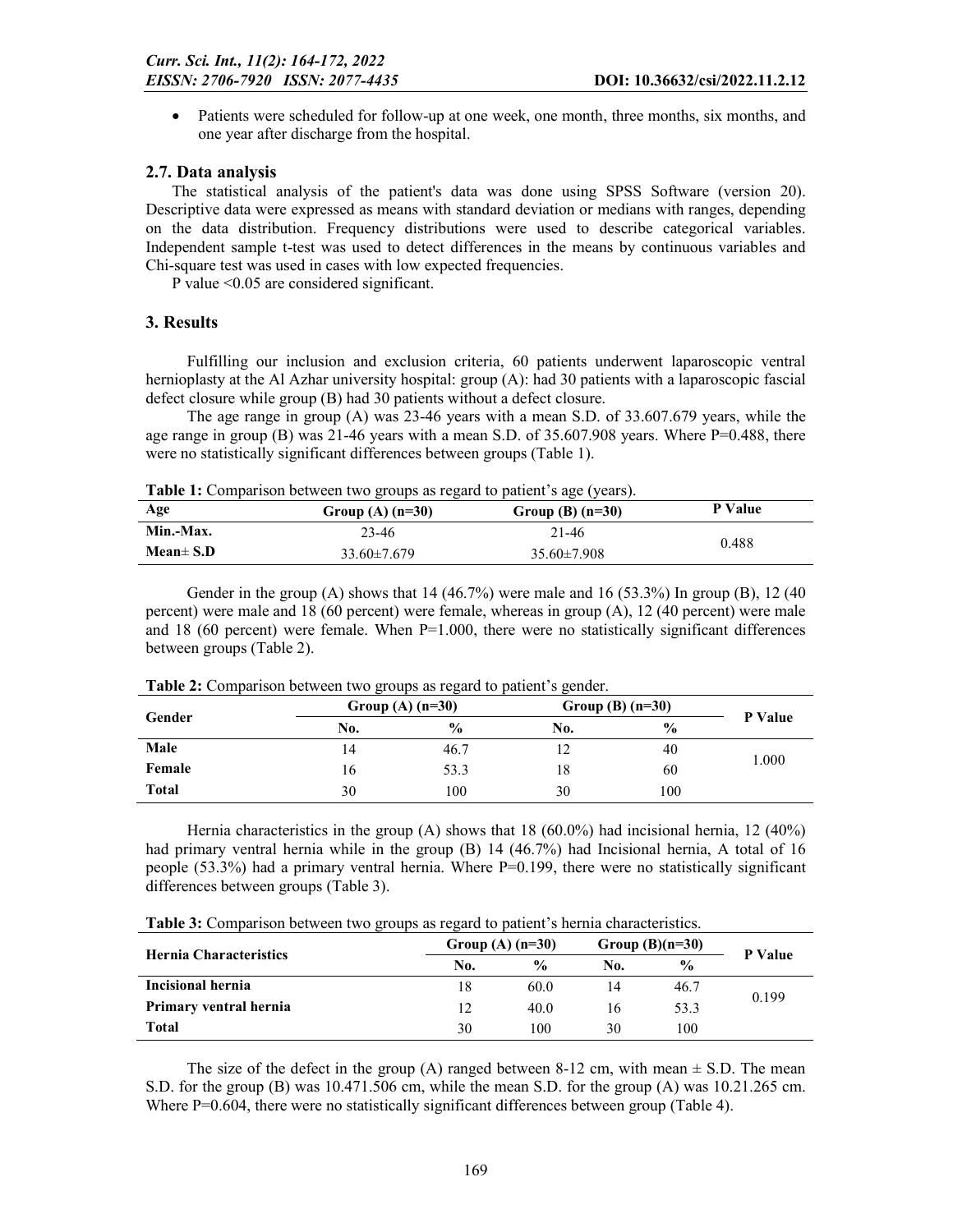Table 4: Comparison between two groups as regard to patient's size of defect

| Size of Defect | Group $(A)(n=30)$ | Group (B) $(n=30)$ | P Value |  |  |  |
|----------------|-------------------|--------------------|---------|--|--|--|
| Min.-Max.      | $8 - 12$          | $8 - 12$           |         |  |  |  |
| Mean $\pm$ S.D | $10.47\pm1.506$   | $10.2 \pm 1.265$   | 0.604   |  |  |  |

The mean operative time for group A  $(2.1\pm0.2)$  Vs group B  $(1.3\pm0.4)$  with highly significant deferent between 2 group  $P \le 0.001$  (Table 5).

|  |  | <b>Table 5:</b> Comparison between two groups as regard to patient's operation Time. |  |  |  |  |  |  |
|--|--|--------------------------------------------------------------------------------------|--|--|--|--|--|--|
|--|--|--------------------------------------------------------------------------------------|--|--|--|--|--|--|

| <b>Operation Time(min.)</b>              | Group (A) $(N=30)$ | Group (B) $(N=30)$ | <b>P</b> Value |
|------------------------------------------|--------------------|--------------------|----------------|
| Operative time in hours (mean $\pm SD$ ) | $(2.1 \pm 0.2)$    | $(1.3 \pm 0.4)$    | 0.001          |

The hospitalization period in the group (A) ranged between 1-4 days with mean±S.D. 2.33 $\pm$ 0.234 days while in the group (B) ranged between 1-3 days with mean $\pm$ S.D. 1.8 $\pm$ 0.082 days. Statistically significant differences between groups where found P<0.001 (Table 6).

Table 6: Comparison between two groups as regard to patient's hospitalization period.

| <b>Hospitalization Period</b> | Group (A) $(N=30)$ | Group $(B)(N=30)$ | P Value       |  |
|-------------------------------|--------------------|-------------------|---------------|--|
| Min.-Max.                     | -4                 | 14                |               |  |
| Mean $\pm$ S.D                | $2.33 \pm 0.234$   | $1.80 \pm 0.082$  | $\leq 0.001*$ |  |

As regards the acute post-operative pain: (group B) showed less degree of pain in comparison with the first group (Table 7  $\&$  8).

|  |  |  |  | <b>Table 7:</b> Showing acute post-operative pain on 1st post-operative day. |  |
|--|--|--|--|------------------------------------------------------------------------------|--|
|  |  |  |  |                                                                              |  |
|  |  |  |  |                                                                              |  |

| Post operative pain | Group (A) $(N=30)$ | Group (B) $(N=30)$ | P Value  |
|---------------------|--------------------|--------------------|----------|
| Min.-Max.           | $3-6$              | $2 - 5$            | $0.000*$ |
| Mean $\pm$ S.D      | $4.73 \pm 1.234$   | $3.80 \pm 1.082$   |          |

| $\overline{\phantom{a}}$<br>$\overline{\phantom{a}}$ | Group (A) $(n=30)$ |               |     | Group (B) $(n=30)$ |                |  |
|------------------------------------------------------|--------------------|---------------|-----|--------------------|----------------|--|
| Degree of pain                                       | No.                | $\frac{6}{9}$ | No. | $\%$               | <b>P</b> Value |  |
| <b>None</b>                                          | $\boldsymbol{0}$   | $\theta$      | 4   | 13.3               |                |  |
| Mild                                                 | 15                 | 50.0          | 16  | 53.3               | 0.199          |  |
| Moderate                                             | 7                  | 23.3          | 6   | 20                 |                |  |
| <b>Severe</b>                                        | 8                  | 26.6          | 4   | 13.3               |                |  |
| <b>Total</b>                                         | 30                 | 100           | 30  | 100                |                |  |

#### Table 8: Post-operative pain scale.

Regarding post-operative complications: Post-operative seroma were reported in 5 cases (16.6%) of the group A and 11 cases (36.7%) of the group B treated by repeated aspiration and external compression. In terms of recurrence, 1 patient in group A and 4 cases in group B developed recurrent incisional hernias throughout the one-year follow-up period. We had 1 serosal intestinal tear in the group A and 2 patients in group B.

There was respiratory emprassment for 4 patients in group A, they managed with semi-sitting position, O2 mask and no one need ICU admission. While there is no respiratory emprassment in goup B (Table 9).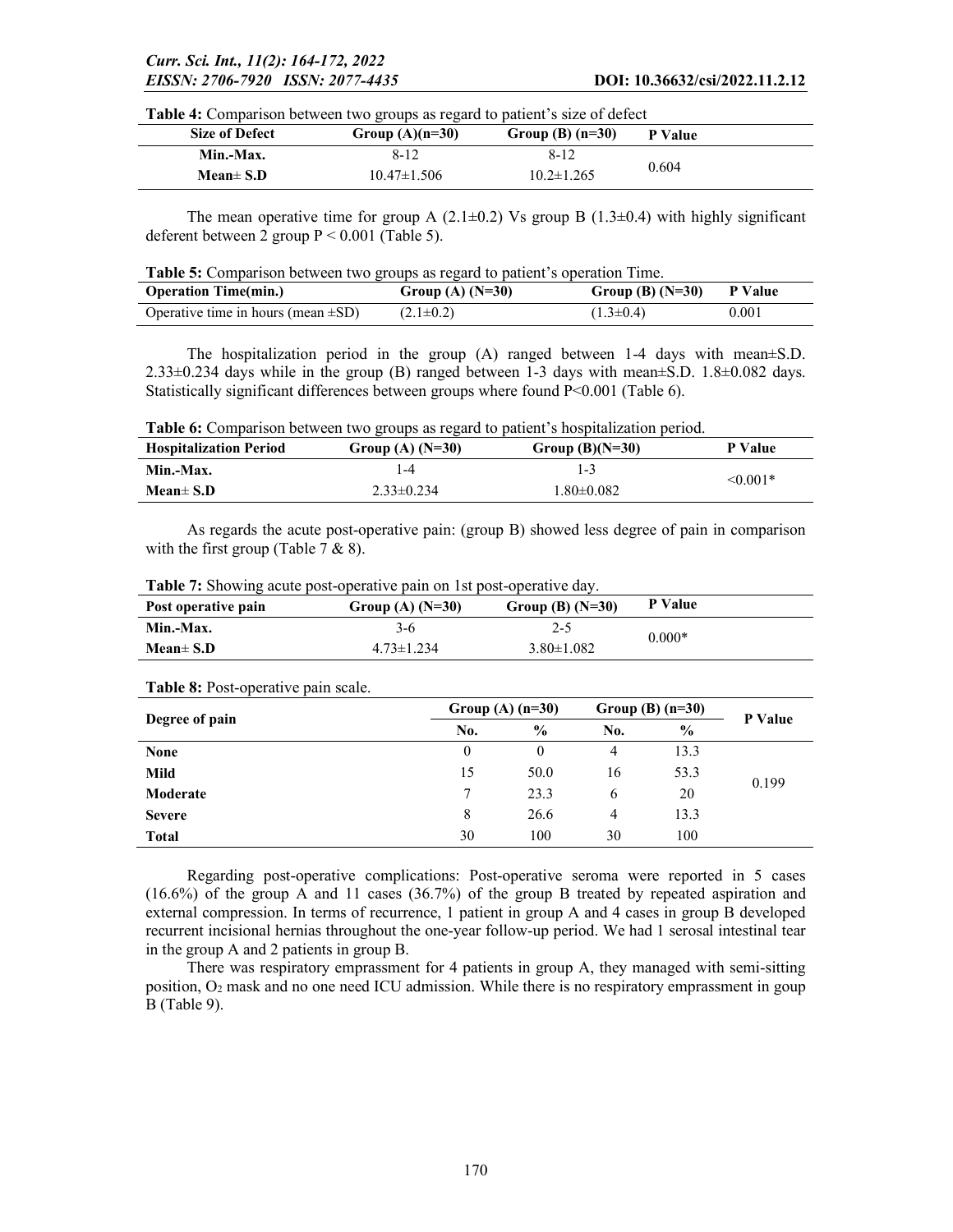| <b>Variable</b>        | Group (A) $(n=30)$ |               |     | Group $(B)(n=30)$ |  |  |
|------------------------|--------------------|---------------|-----|-------------------|--|--|
|                        | No.                | $\frac{6}{9}$ | No. | $\frac{0}{0}$     |  |  |
| <b>Seroma</b>          |                    | 16.6          |     | 36.7              |  |  |
| Recurrence             |                    | 3.3           | 4   | 13.3              |  |  |
| <b>Bowel injury</b>    |                    | 3.3           |     | 6.7               |  |  |
| <b>Chest infection</b> | 4                  | 13.3          |     | $\theta$          |  |  |

#### Table 9: Post-operative complications.

### 4. Discussion

Primary fascial closure proponents believe that it can improve abdominal wall function, prevent recurrence by increasing fascial overlap with the mesh, and reduce seroma formation by reducing the effective dead space between the mesh and overlying tissue (Bittner *et al.,* 2014).

About age for both groups, group A was ranged between 23-46 years with mean±S.D. 33.60±7.679 years while in the group B ranged between 21-46 years with mean±S.D. 35.60±7.908 years. There was no significant statically difference between both groups which agree with Wolter, (2009).

Regarding gender distribution in our study, there were 14 males in group A and 12 males in group B representing 46.7% and 40 % of both groups respectively and 43.3% of the total study. While the female number was 34 cases representing 56.7% of the total count, 16 females in group A and 18 in group B. The increased female ratio agrees with Misra, (2006) and opposite to Wolter, (2009), where the male gender had more percentage.

In our study the size of the defect in the group A ranged between 8-12 cm with mean±S.D.  $10.47\pm1.506$  while in the group B ranged between 8-12 cm with mean $\pm$ S.D. 10.2 $\pm$ 1.265. There were no statistically significant differences between groups where in Nandeesh and Akash, (2020) the three of the defect was lower than 10 cm and majority was below 4 cm.

In our study the mean operative time for group B (85.3 minute) was shorter than group A (110 minute) and this agrees with the results of Elwan and Eid, (2019) with 96.8 minutes for closure of the defect and 66 minutes for nonclosure, our explanation is the need for extra time for transfascial closure of the defect.

We had two serosal intestinal tear in the group B representing 6.7%, treated with laparoscopic repair and no conversion was done. This agrees with Rogmark *et al.* (2013), where cases of serosal tear in laparoscopic group repaired without conversion.

In our study, group B stayed in the hospital for less time than group A, with an average of 1.8 days for group B and 2.3 days for group A. In groub A, Zeichen *et al.,* (2013) discovered. The average length of stay in the hospital after surgery was 1.23 days (range 1–3 days). Postoperative ileus was the most common cause for staying overnight. The average length of stay in the postoperative hospital for group B was 1.38 days (range 1–6 days).

In terms of acute postoperative discomfort, group B demonstrated less pain than group A. Clapp *et al.,* 2013 looked into the incidence of chronic pain with closure versus non-closure and found that there was no statistically significant difference between the two groups (9.4 and 18.2 percent, respectively).

Post-operative seroma were reported in two cases (10%) of group A and four cases (20%) of group B. This complies with study of Wennergren *et al.* (2016), with group A was (8.3%) and group B was (14.1%). While Zeichen *et al.* (2013) found a slightly higher incidence of seroma formation in the closure group, 11.4 % compared to 4.3 % in the non-closure group.

In our investigation, all cases of seroma were treated conservatively with repeated aspiration and compression.

In terms of recurrence, five instances experienced recurrent hernias over the follow-up period, which lasted anywhere from one month to 23 months on average. In group A, there is one and in group B, there are four. According to Zeichen *et al.* (2013), the non-closure group's recurrence rate was 4.8 to 16.7%, while the closure group's rate was 0 to 5.7 percent. The non-closure group's seroma formation rate was 4.3 to 27.8%, while the closure group's rate was 5.6 to 11.4 percent. According to Banerjee *et al.* (2012), the non-closure group had a recurrence rate of 4.8 percent, while the closure group had a recurrence rate of 3.0 percent.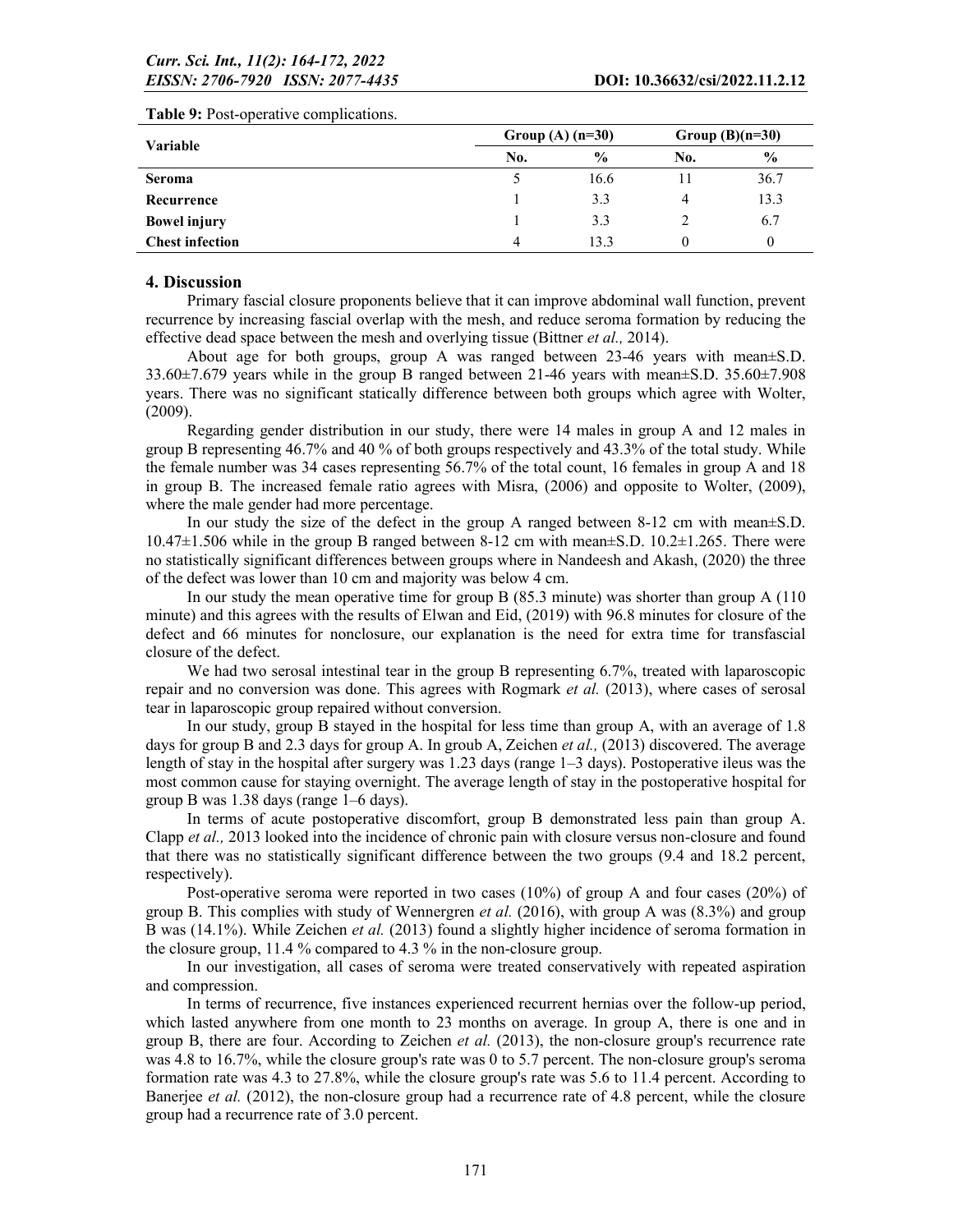#### 4. Conclusion

Laparoscopic repair for ventral and incisional hernia is feasible and easy to learn, also it help rapid recovery and early return to work.

Although there were no significant statistical differences between the fascial closure and nonclosure groups, the fascial closure group had fewer seroma and recurrence, implying that the fascial defect closure results are better due to the restoration of abdominal wall integrity.

Finally, we documented that the last chapter in hernia repair still not written until now, so we recommend more researches about this subject.

#### References

- Banerjee, A., C. Beck, and V.K. Narula, 2012. Laparoscopic ventral hernia repair: does primary repair in addition to placement of mesh decrease recurrence? Surg. Endosc; 26:1264–1268.
- Bittner, R., C. Bingener and U. Dietz, 2014. "Guidelines for laparoscopic treatment of ventral and incisional abdominal wall hernias (International Endo Hernia Society (IEHS)-Part 1). Surg. Endosc; 28:2–29.
- Breivik, H., P.C. Borchgrevink and S.M. Allen, 2008. "Assessment of pain. British Journal of Anesthesia, 101 (1): 17–24.
- Burger, J.W., R.W. Luijendijk, and W.C. Hop, 2004. Long term follow up of a randomized controlled trial of suture versus mesh repair of incisional hernia. Ann. Surg., 240:578–83.
- Chelala, E., H. Barake, J. Estievenart, M. Dessily, F. Charara, and J.L. Alle, 2016. Long-term outcomes of 1326 laparoscopic incisional and ventral hernia repair with the routine suturing concept: A single institution experience. Hernia, 20: 101–110.
- Clapp, M.L., S.C. Hicks, S.S. Awad, and M.K. Liang, 2013.Trans-cutaneous closure of central defects (TCCD) in laparoscopic ventral hernia repairs (LVHR). World J. Surg., 37:42–51.
- Elwan, A.M. and M. Eid, 2019. Comparative study between fascial defects closure and non-closure in laparoscopic ventral and incisional hernia repair. IJMA, 1(1):1-6.
- Fink, C., P. Baumann, M.N. Wente, P. Knebel, T. Bruckner, and A. Ulrich, 2014. Incisional hernia rate 3 years after midline laparotomy. Br J Surg; 101: 51–54.
- Itani KF, Hur K and Kim LT., 2010. Comparison of laparoscopic and open repair with mesh for treatment of ventral incisional hernia: A randomized trial. Arch Surg., 145:322–328.
- LeBlanc, K.A. and W.V. Booth, 1993. Laparoscopic repair of incisional abdominal hernias using expanded polytetra-fluoroethylene: Preliminary findings. Surg. Laparosc Endosc., 3:39–41.
- Misra, M.C., V.K. Banal, M.P. Kulkarni, and D.K. Pawar, 2006. "Comparison of laparoscopic and open repair of incisional and primary ventral hernia: Results of a prospective randomized study. Surg. Endosc., 20: 1839– 1845.
- Nandeesh, M. and M.V. Akash 2020. A comparative study of closure versus non-closure of hernia defect in laparoscopic venteral mesh repair. Int. Surg. J., 7:244-7.
- Roberto, R., F. Paolo , I. Domenico , L. Maddalena, and A. Bruno, 2012. Laparocopic ventral hernia repair with primary transparietal closure of the hernial defect. BMC Surgery, 12(1):S33.
- Rogmark, P., U. Peterson, S. Bridgman, A. Eklund, E. Ezra, and D. Sevonius, 2013. "Short-term Outcomes for Open and Laparoscopic Midline Incisional Hernia Repair. Annals of Surgery, 258(1):37-45.
- Tse, G.H., B.M. Stutchfield, and A.D. Duckworth, 2010. Pseudorecurrence following laparoscopic ventral and incisional hernia repair. Hernia, 14:583–587.
- Wennergren J.E., E.P. Askenasy, and J.A. Greenberg, 2016. Laparoscopic ventral hernia repair with primary fascial closure versus bridged repair: a risk-adjusted comparative study. Surg. Endosc., 30: 3231–3238.
- Wolter, C., V.S. Rudro, M. Sauerland, and M. Heists, 2009. "Laparoscopic incisional hernia repair: evaluation of effectiveness and experiences. Journal of Hernia; 13:469–74.